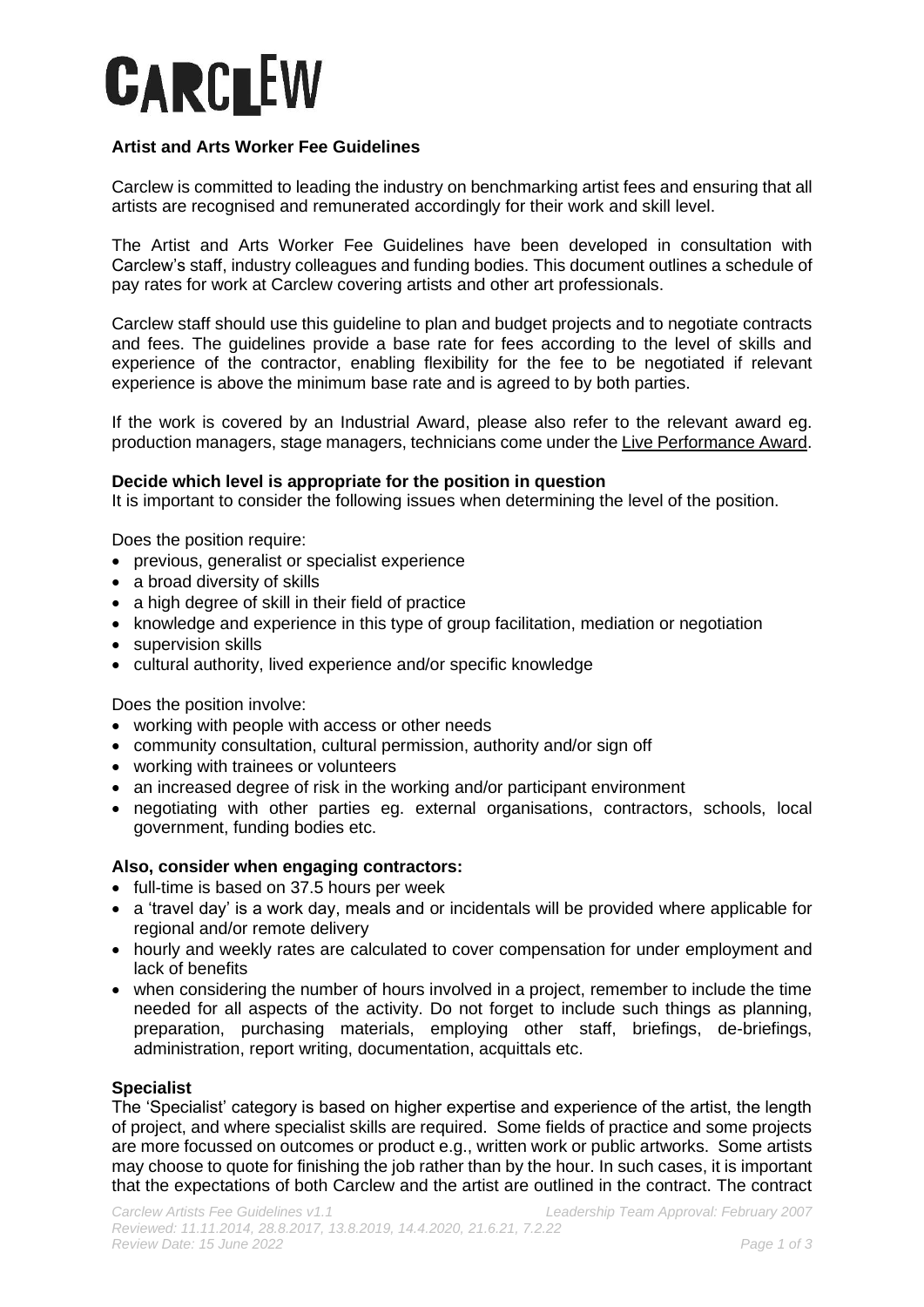is negotiated with the Program Manager. The hourly and weekly rates may be a starting point for such negotiations.

| <b>Skill</b><br>Level | <b>Definition</b>                                                                                                                                                                                                                                                                                                     |                | <b>Casual</b><br>hourly rate | <b>Part-time</b><br>worker | <b>Full</b> -time<br>weekly rate                      |
|-----------------------|-----------------------------------------------------------------------------------------------------------------------------------------------------------------------------------------------------------------------------------------------------------------------------------------------------------------------|----------------|------------------------------|----------------------------|-------------------------------------------------------|
|                       |                                                                                                                                                                                                                                                                                                                       |                |                              | hourly rate                | 37.5 hrs                                              |
| Level 1               | Mentee/Trainee                                                                                                                                                                                                                                                                                                        | Adult 21 yrs + | \$25.24                      | \$20.33                    | \$762.40                                              |
|                       | Entry level, mentee,<br>early career,                                                                                                                                                                                                                                                                                 | 20 yrs         | \$22.72                      | \$18.18                    | \$681.75                                              |
|                       |                                                                                                                                                                                                                                                                                                                       | 19 yrs         | \$20.20                      | \$16.16                    | \$606                                                 |
|                       |                                                                                                                                                                                                                                                                                                                       | 18 yrs         | \$17.67                      | \$14.14                    | \$530.256                                             |
|                       |                                                                                                                                                                                                                                                                                                                       | 17 yrs         | \$15.15                      | \$12.12                    | \$454.50                                              |
|                       |                                                                                                                                                                                                                                                                                                                       | Under 17 yrs   | \$12.62                      | \$10.10                    | \$378.75                                              |
| Level <sub>2</sub>    | Contractor with limited relevant<br>experience<br>Will have some experience conducting<br>workshops and a sound knowledge of and<br>proficiency in their field of practice.                                                                                                                                           |                | $$30 - $32$                  | $$24 - $30$                | $$900 - $1,125$<br>(\$24hr-\$30hr x<br>37.5hrs)       |
| Level 3               | A contractor with experience as a<br>project leader<br>Can show quality results. Would be able<br>to give technical instruction                                                                                                                                                                                       |                | $$46 - $50$                  | $$32 - $36$                | $$1,200 - $1,400$<br>$($32-$36hr \times $37.5hrs)$    |
| Level 4               | A seasoned contractor with a large<br>body of quality work<br>Possesses a sound theoretical<br>understanding of working with children and<br>young people and is able to design projects<br>for specific results. This person can lead<br>projects and provide mentorship/training to<br>less experienced contractors |                | $$56 - $65$                  | $$38 - $45$                | $$1,425 - $1,687.50$<br>$($38 - $45 \times 37.5$ hrs) |
| Level 5               | Specialist in their field<br>High level of experience and skills.                                                                                                                                                                                                                                                     |                | Neg                          | Neg                        | Neg                                                   |

**Carclew rates of pay for artists / arts workers**

*Note: Level 1 Adult 21yrs + is the equivalent to the regulated National Minimum Wage at 5 July 2021. Level 1 20 yrs and minimum wages as determined by the South Australian Employment Tribunal.*

## **Sitting fees**

Artist and arts workers who are engaged to participate in assessment panels, consultation meetings or advisory committees are entitled to a sitting fee. These fees are in lieu of the rates above.

| <b>Sitting Fees</b>                                                                                             | <b>Half Day</b><br>(4 hour session) | <b>Full Day</b> |
|-----------------------------------------------------------------------------------------------------------------|-------------------------------------|-----------------|
| Artists and artworkers engaged for assessment panel<br>meetings, advisory committees and cultural consultations | \$177                               | \$354           |

The sitting fee applies to all Carclew Advisory Committee meetings as well as all First Nations Elders, Cultural Authorities, Artists and Arts Workers who are engaged to advise, consult or participate on a Carclew Advisory or Program Committee. Carclew recognises that First Nations Elders, Cultural Authorities and Artists/Arts Workers are some of the most overly consulted people in Australia and their time, cultural knowledge and collaboration must be acknowledged, appreciated and remunerated appropriately.